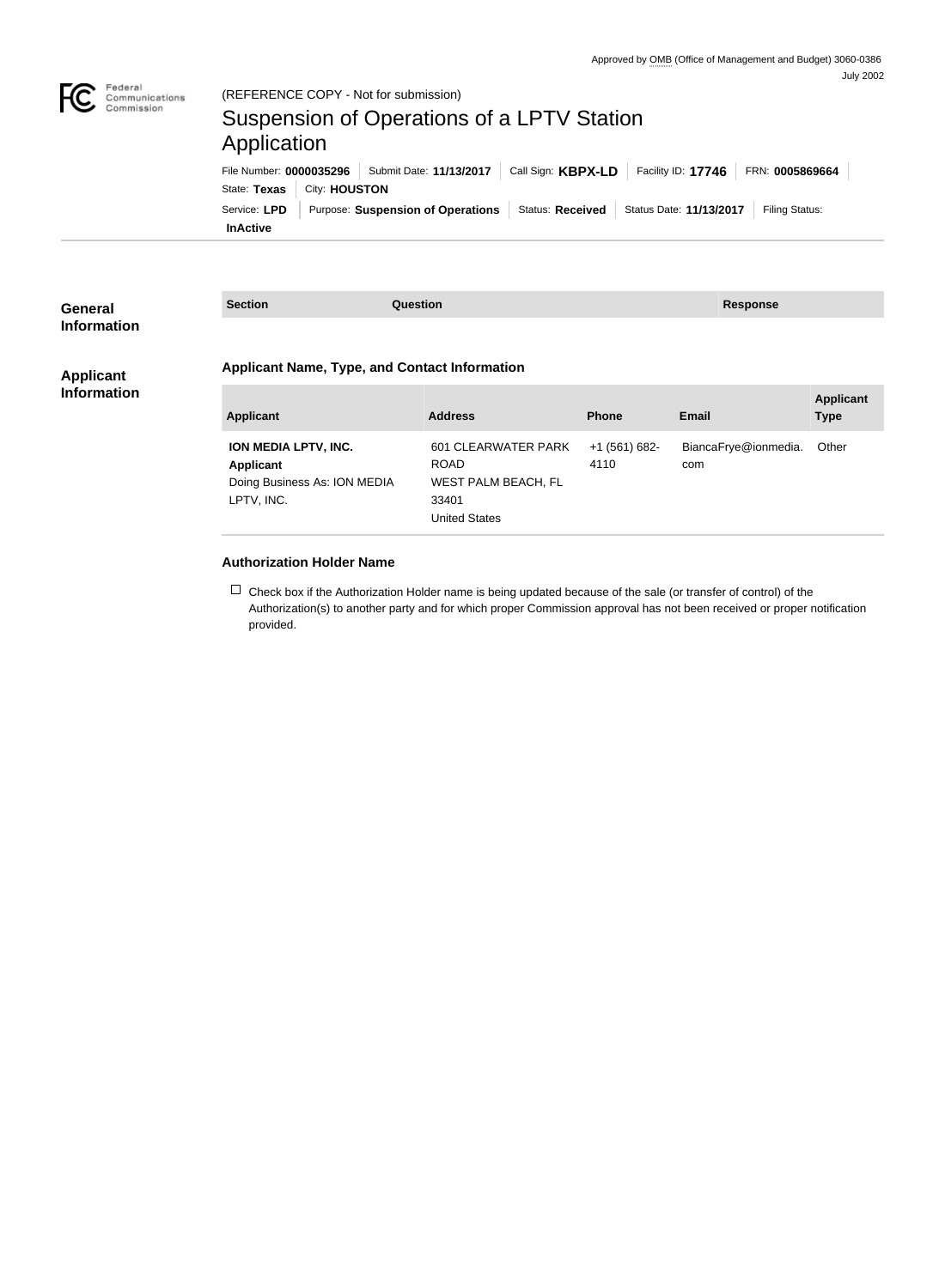| <b>Contact</b><br><b>Representatives</b><br>(2) | <b>Contact Name</b>                                                                    | <b>Address</b>                                                                              | <b>Phone</b>          | <b>Email</b>                   | <b>Contact Type</b>         |
|-------------------------------------------------|----------------------------------------------------------------------------------------|---------------------------------------------------------------------------------------------|-----------------------|--------------------------------|-----------------------------|
|                                                 | <b>Shea Clark</b><br>Vice President, Support &<br>Services<br>ION Media Networks, Inc. | 14444 66TH STREET<br><b>NORTH</b><br><b>CLEARWATER, FL</b><br>33764<br><b>United States</b> | +1 (727) 533-<br>2708 | sheaclark@ionmedia.com         | Technical<br>Representative |
|                                                 | <b>Michael Hubner</b><br><b>ION MEDIA NETWORKS.</b><br>INC.                            | 810 Seventh Avenue<br>31st Floor<br>New York, NY 10019<br><b>United States</b>              | $+1(212)603-$<br>8407 | MichaelHubner@ionmedia.<br>com | Legal<br>Representative     |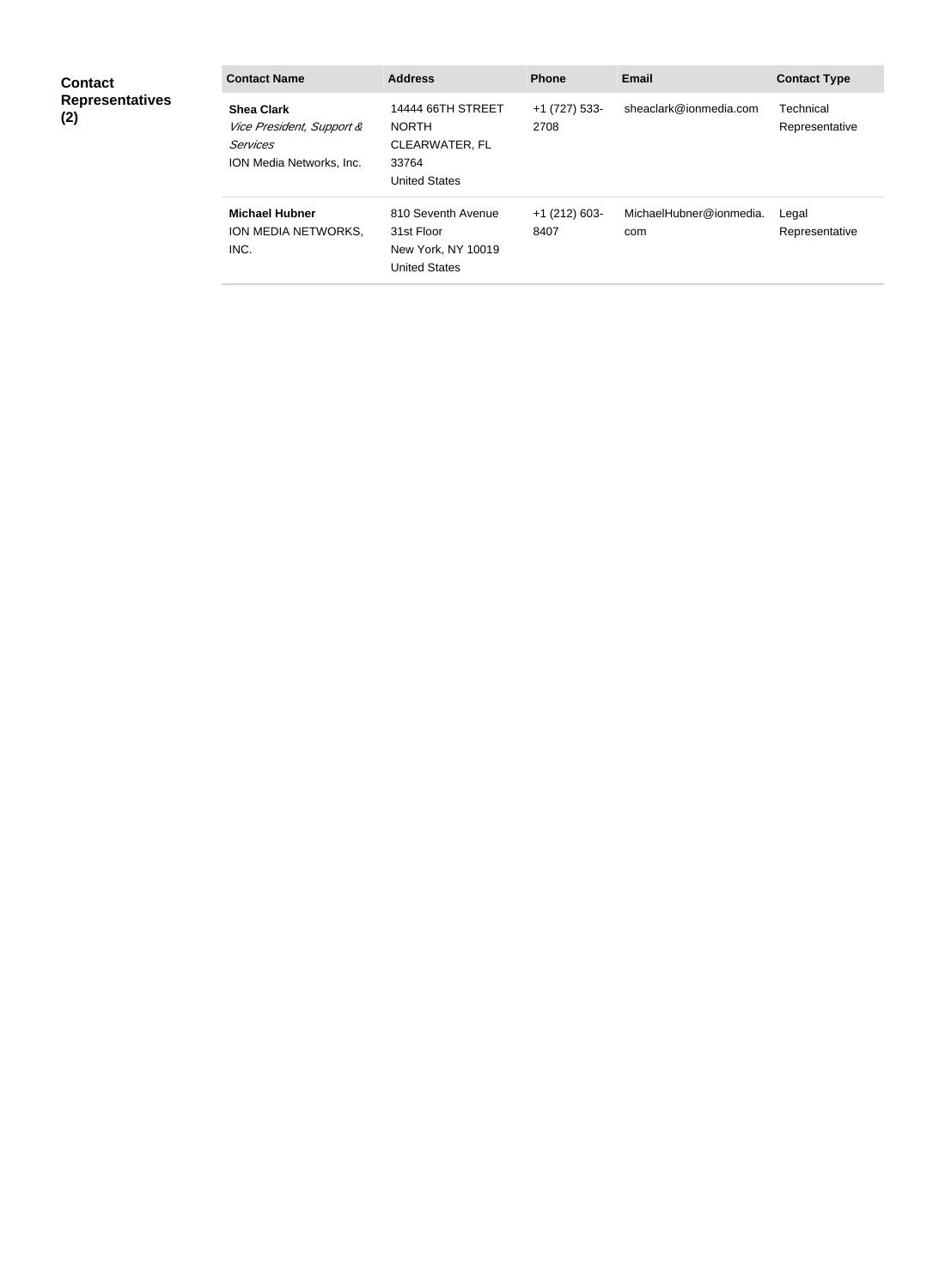| <b>Station Status</b> | Question                          | <b>Response</b> |
|-----------------------|-----------------------------------|-----------------|
|                       | Date Station Suspended Operations | 11/02/2017      |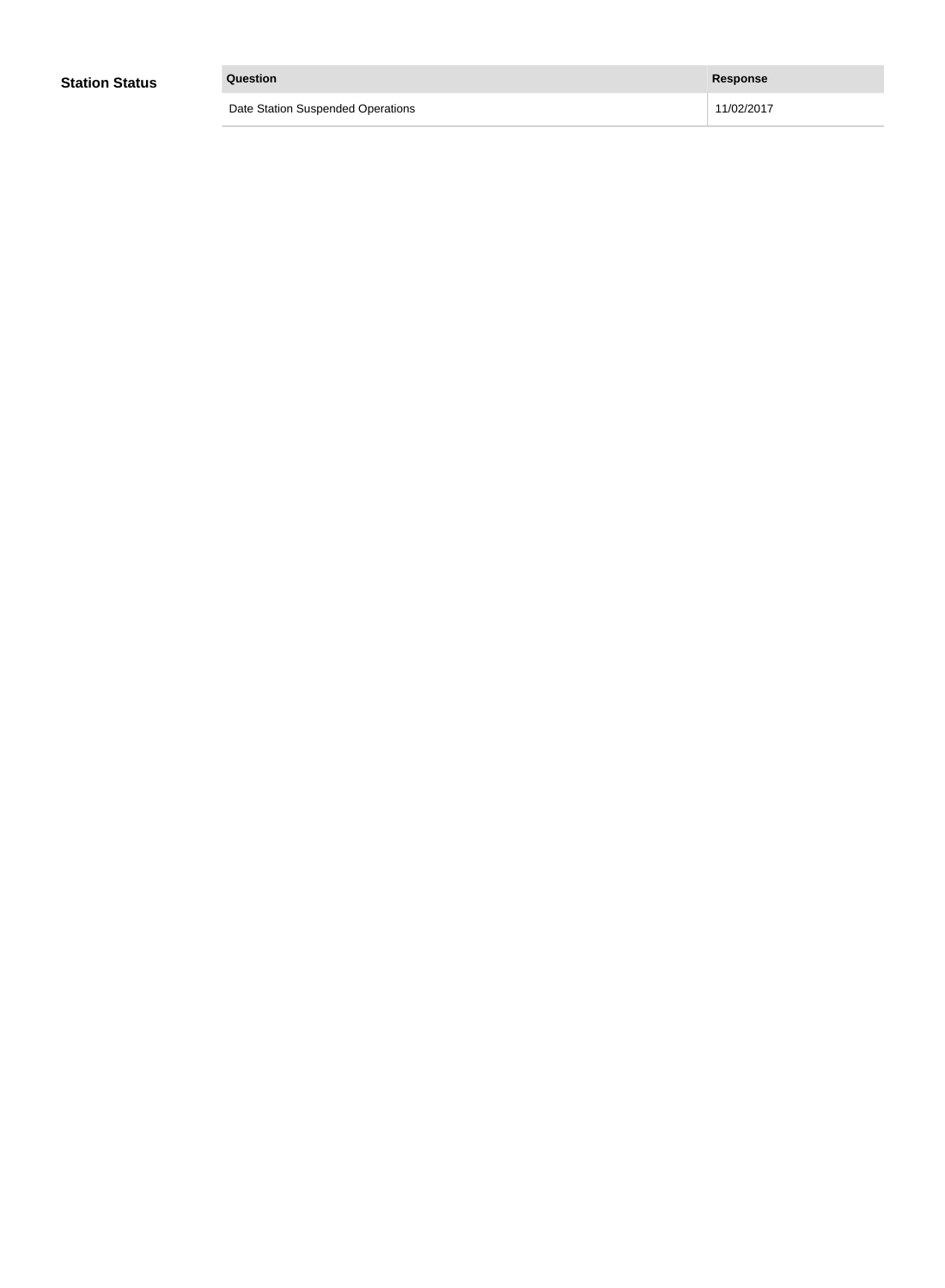| <b>Certification</b> | <b>Section</b>                                    | <b>Question</b>                                                                                                                                                                                                                                                                                                                                                                                                                                                                                                                                                                                                                                                                                                                                                                                                                                           | <b>Response</b>                                  |
|----------------------|---------------------------------------------------|-----------------------------------------------------------------------------------------------------------------------------------------------------------------------------------------------------------------------------------------------------------------------------------------------------------------------------------------------------------------------------------------------------------------------------------------------------------------------------------------------------------------------------------------------------------------------------------------------------------------------------------------------------------------------------------------------------------------------------------------------------------------------------------------------------------------------------------------------------------|--------------------------------------------------|
|                      | <b>General Certification</b><br><b>Statements</b> | The Applicant waives any claim to the use of any particular<br>frequency or of the electromagnetic spectrum as against the<br>regulatory power of the United States because of the<br>previous use of the same, whether by authorization or<br>otherwise, and requests an Authorization in accordance with<br>this application (See Section 304 of the Communications Act<br>of 1934, as amended.).                                                                                                                                                                                                                                                                                                                                                                                                                                                       |                                                  |
|                      |                                                   | The Applicant certifies that neither the Applicant nor any<br>other party to the application is subject to a denial of Federal<br>benefits pursuant to §5301 of the Anti-Drug Abuse Act of<br>1988, 21 U.S.C. §862, because of a conviction for<br>possession or distribution of a controlled substance. This<br>certification does not apply to applications filed in services<br>exempted under §1.2002(c) of the rules, 47 CFR. See §1.<br>2002(b) of the rules, 47 CFR §1.2002(b), for the definition of<br>"party to the application" as used in this certification §1.2002<br>(c). The Applicant certifies that all statements made in this<br>application and in the exhibits, attachments, or documents<br>incorporated by reference are material, are part of this<br>application, and are true, complete, correct, and made in<br>good faith.   |                                                  |
|                      | <b>Authorized Party to Sign</b>                   | <b>FAILURE TO SIGN THIS APPLICATION MAY RESULT IN</b><br>DISMISSAL OF THE APPLICATION AND FORFEITURE<br>OF ANY FEES PAID<br>Upon grant of this application, the Authorization Holder may<br>be subject to certain construction or coverage requirements.<br>Failure to meet the construction or coverage requirements<br>will result in automatic cancellation of the Authorization.<br>Consult appropriate FCC regulations to determine the<br>construction or coverage requirements that apply to the type<br>of Authorization requested in this application.<br>WILLFUL FALSE STATEMENTS MADE ON THIS FORM<br>OR ANY ATTACHMENTS ARE PUNISHABLE BY FINE AND<br>/OR IMPRISONMENT (U.S. Code, Title 18, §1001) AND/OR<br>REVOCATION OF ANY STATION AUTHORIZATION (U.S.<br>Code, Title 47, §312(a)(1)), AND/OR FORFEITURE (U.S.<br>Code, Title 47, §503). |                                                  |
|                      |                                                   | I certify that this application includes all required and<br>relevant attachments.                                                                                                                                                                                                                                                                                                                                                                                                                                                                                                                                                                                                                                                                                                                                                                        | Yes                                              |
|                      |                                                   | I declare, under penalty of perjury, that I am an authorized<br>representative of the above-named applicant for the<br>Authorization(s) specified above.                                                                                                                                                                                                                                                                                                                                                                                                                                                                                                                                                                                                                                                                                                  | <b>Michael Hubner</b><br>Secretary<br>11/13/2017 |
|                      |                                                   |                                                                                                                                                                                                                                                                                                                                                                                                                                                                                                                                                                                                                                                                                                                                                                                                                                                           |                                                  |